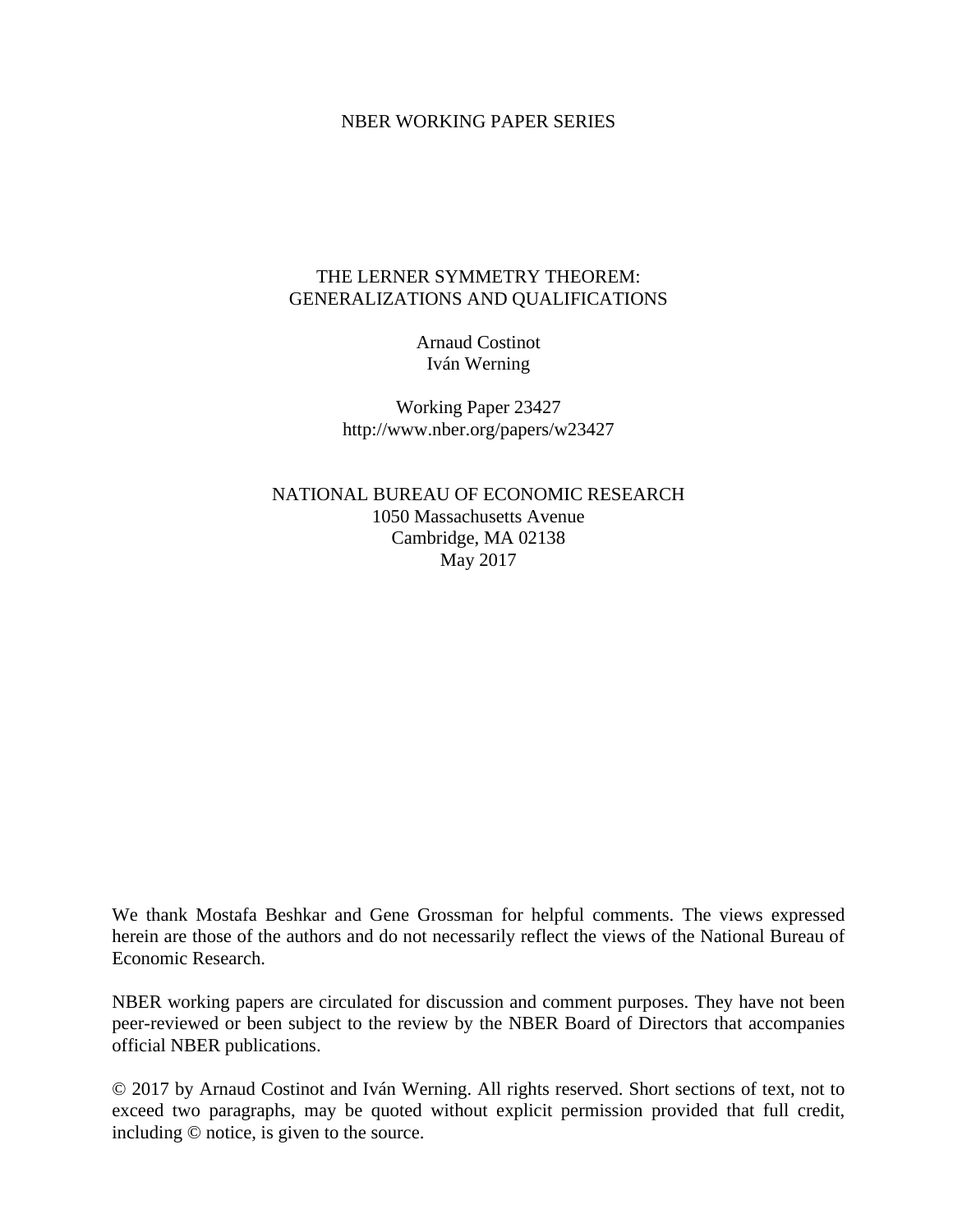The Lerner Symmetry Theorem: Generalizations and Qualifications Arnaud Costinot and Iván Werning NBER Working Paper No. 23427 May 2017 JEL No. F1,F10,F11,F12,F13,F23

### **ABSTRACT**

The Lerner Symmetry Theorem (Lerner, 1936) establishes the equivalence between import tariffs and export taxes in a simple neoclassical economy with two countries, two final goods, and no trade costs. In this paper we provide a number of generalizations and qualifications of this wellknown result. Among other things, we show that the absence of trade deficits is neither necessary nor sufficient for Lerner Symmetry to hold. We conclude by discussing its implications for border tax adjustments.

Arnaud Costinot Department of Economics, E52-534 MIT 77 Massachusetts Avenue Cambridge MA 02142 and NBER costinot@mit.edu

Iván Werning Department of Economics, E52-536 **MIT** 77 Massachusetts Avenue Cambridge, MA 02139 and NBER iwerning@mit.edu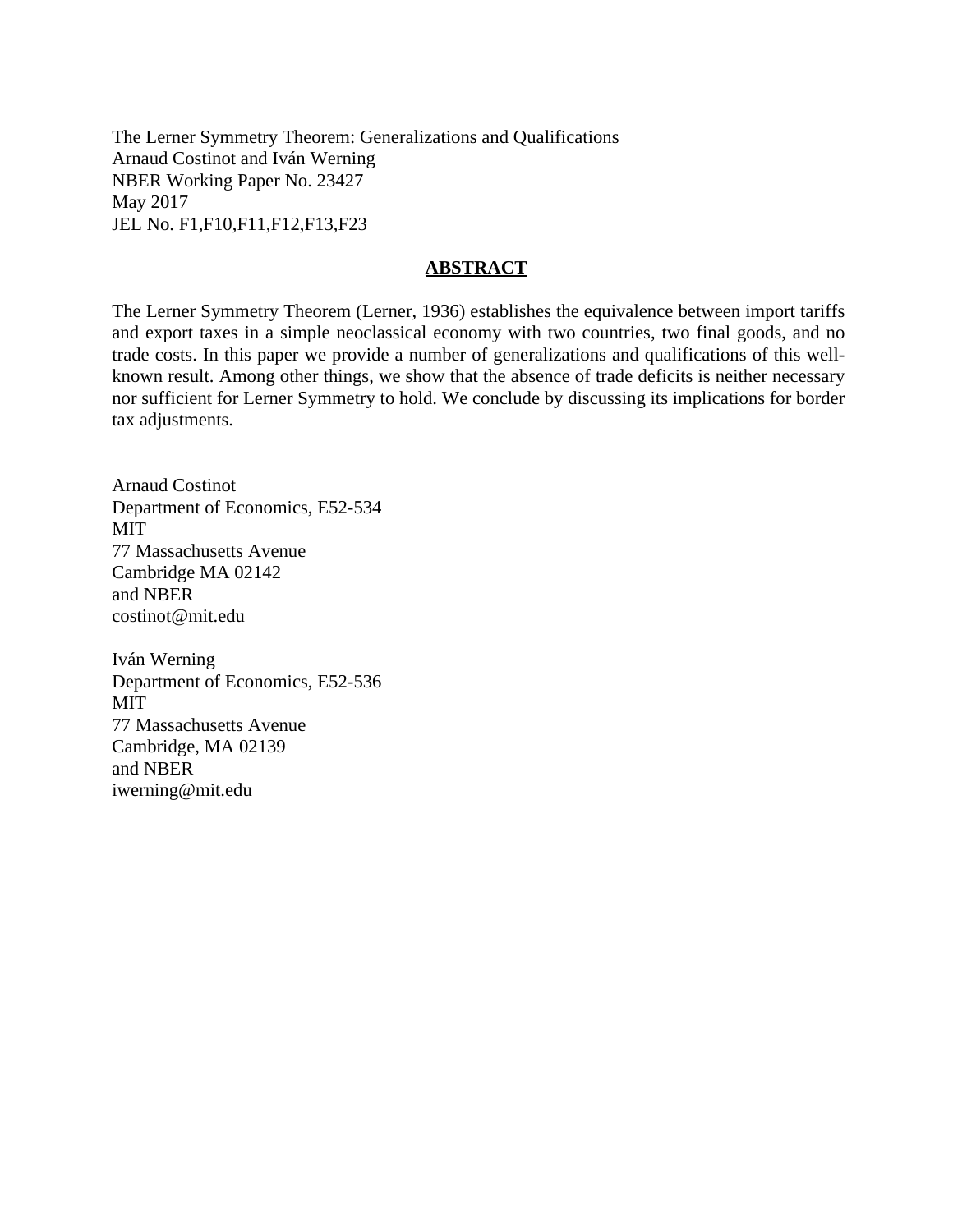## **1 Introduction**

When should one country be concerned about changes in its neighbor's tax system? What type of policies should be deemed protectionist and regulated by the World Trade Organization? What type of tax reforms are neutral in a global economy? How do global imbalances and global supply chains affect, if at all, the answers to these questions?

The Lerner Symmetry Theorem [\(Lerner,](#page-13-0) [1936\)](#page-13-0) provides an important starting point for thinking about tax neutrality in a global economy. It establishes the equivalence between import tariffs and export taxes and, as a corollary, the neutrality of any tax reform that would increase import tariffs and export subsidies by the same amount.

The Lerner Symmetry Theorem was originally derived in a simple neoclassical economy with two countries, two final goods, no trade costs, and no distortionary taxes. Over the last eighty years, both the world economy and trade theory have changed. Multinational firms, imperfect competition, and trade costs are now part of the workhorse models in international trade. Due to these advancements, a result as important as the Lerner Symmetry Theorem deserves a modern treatment.

Our goal to offer a number of generalizations and qualifications of this well-known result. We first consider a general Arrow-Debreu economy with linear taxes. In this context, we highlight three sufficient conditions for Lerner Symmetry to hold. The first one relates to the fragmentation of production across countries; the second one relates to the possibility of consumption in multiple countries; and the third relates to foreigners' holdings of domestic assets. Among other things, we show that the absence of trade imbalances is neither necessary nor sufficient for Lerner Symmetry to hold.

We then illustrate how the same formal argument can be extended to economies where firms have market power, consumers have behavioral biases, taxes are non-linear, and prices are sticky. Motivated by the influential work of Auerbach and coauthors (see [Auer](#page-13-1)[bach et al.](#page-13-1) [2017](#page-13-1) for a recent summary), we conclude by discussing the implications of our results for border tax adjustments.

We are not the first to offer generalizations and qualifications of [Lerner'](#page-13-0)s [\(1936\)](#page-13-0) original theorem. [McKinnon](#page-13-2) [\(1966\)](#page-13-2) establishes the robustness of Lerner Symmetry Theorem to the introduction of traded intermediate goods. [Ray](#page-13-3) [\(1975\)](#page-13-3) argues that symmetry breaks down under monopoly pricing, though his proof implicitly relies on the assumption that demand functions are not homogeneous of degree zero in prices. Once homogeneity of degree zero is restored, Lerner Symmetry remains valid under monopoly pricing, a point emphasized by [Eaton, Grossman, Kaempfer and Tower](#page-13-4) [\(1983\)](#page-13-4).

Most closely related to our work is [Kaempfer and Tower\(1982\)](#page-13-5) who establish a general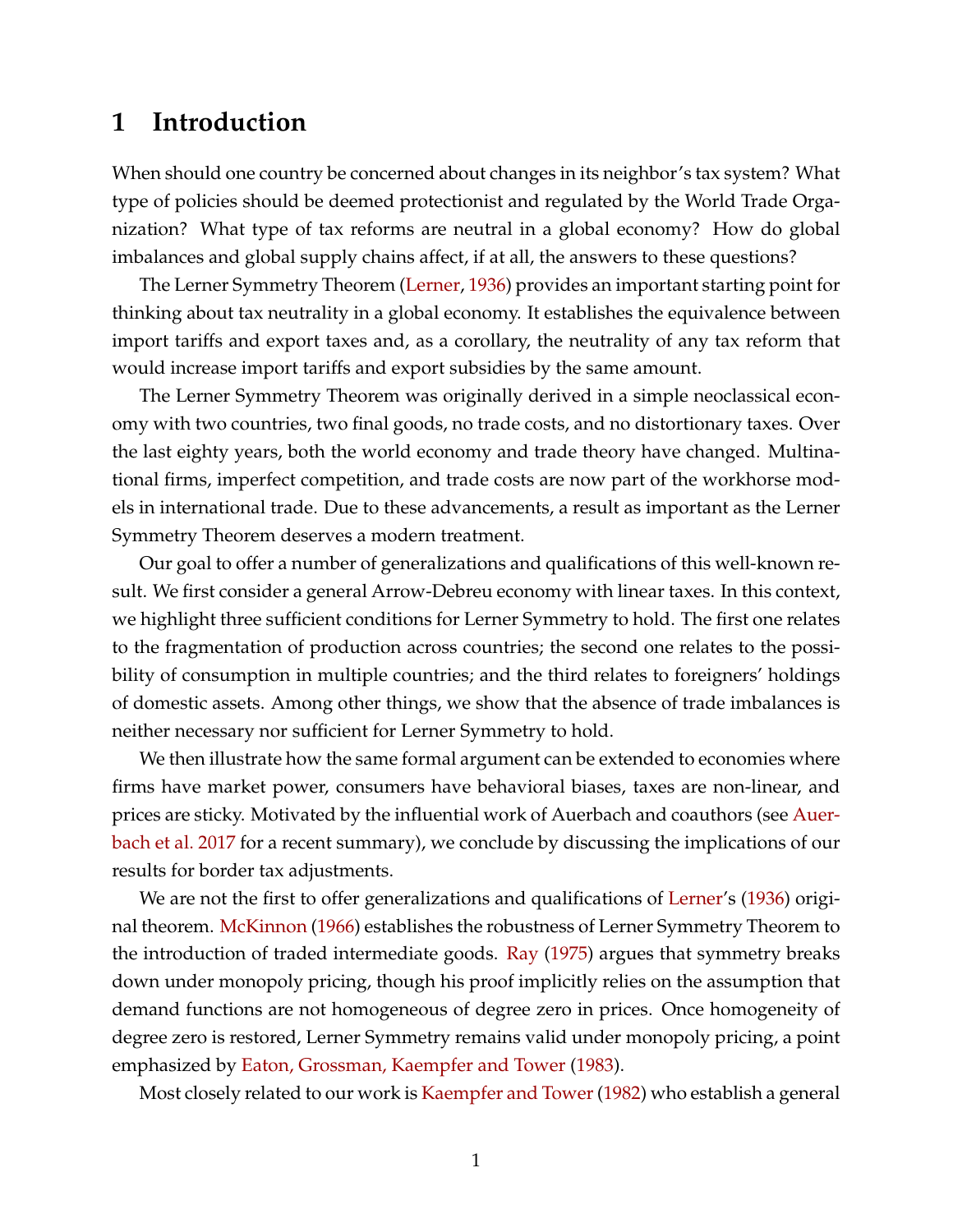version of Lerner Symmetry Theorem in an environment where all balance of payment debits and credits can be taxed and subsidized. In the absence of such general taxes and subsidies, Lerner Symmetry breaks down, for instance, in the presence of cross-country asset holdings, as recently discussed in [Blanchard](#page-13-6) [\(2009\)](#page-13-6). Compared to existing work, we focus on a more general environment; we offer a simpler proof of Lerner Symmetry Theorem; and we derive new insights about the conditions under which one should expect tax reforms to be neutral, including the nature of multinational production and the composition of foreign asset positions.

The Lerner Symmetry Theorem has direct implications for the equivalence between currency and fiscal devaluation. As originally noted by [Keynes](#page-13-7) [\(1931\)](#page-13-7), and more recently studied by [Farhi, Gopinath and Itskhoki](#page-13-8) [\(2014\)](#page-13-8), a government can mimic the effect of a currency devaluation by combining an import tariff with an export subsidy. In economies with flexible exchange rate, the Lerner Symmetry Theorem implies that such combination should be neutral, a point emphasized by [Staiger and Sykes](#page-14-0) [\(2010\)](#page-14-0).

As we discuss at the end of the paper, the Lerner Symmetry Theorem also provides a natural starting point to study the neutrality of border tax adjustments. In this respect, our analysis generalizes the neutrality results in [Meade](#page-13-9) [\(1974\)](#page-13-9) and [Grossman](#page-13-10) [\(1980\)](#page-13-10).

The rest of the paper is organized as follows. Section [2](#page-3-0) derives a general Lerner Symmetry Theorem in a neoclassical environment. Section [3](#page-9-0) extends our benchmark result to non-neoclassical environments. Section [4](#page-11-0) concludes with an application to border tax adjustments.

## <span id="page-3-0"></span>**2 The Neoclassical Benchmark**

### **2.1 Economic Environment**

Consider a world economy comprising many countries, many commodities, many firms, and many households. In principle, firms may produce and sell commodities in multiple countries. Likewise, households may work and consume around the world.

**Taxes.** All economic transactions between a buyer and a seller may be subject to taxation. Taxes may vary across source and destination countries, across commodities, as well as across firms and households.

Let  $t_{ij}^k(n)$  denote the ad-valorem tax imposed by country  $j$  on a buyer  $n$  who purchases commodity *k* in that country from a seller producing in country *i*. The buyer *n* may be either a household, purchasing a final good, or a firm, purchasing intermediate inputs or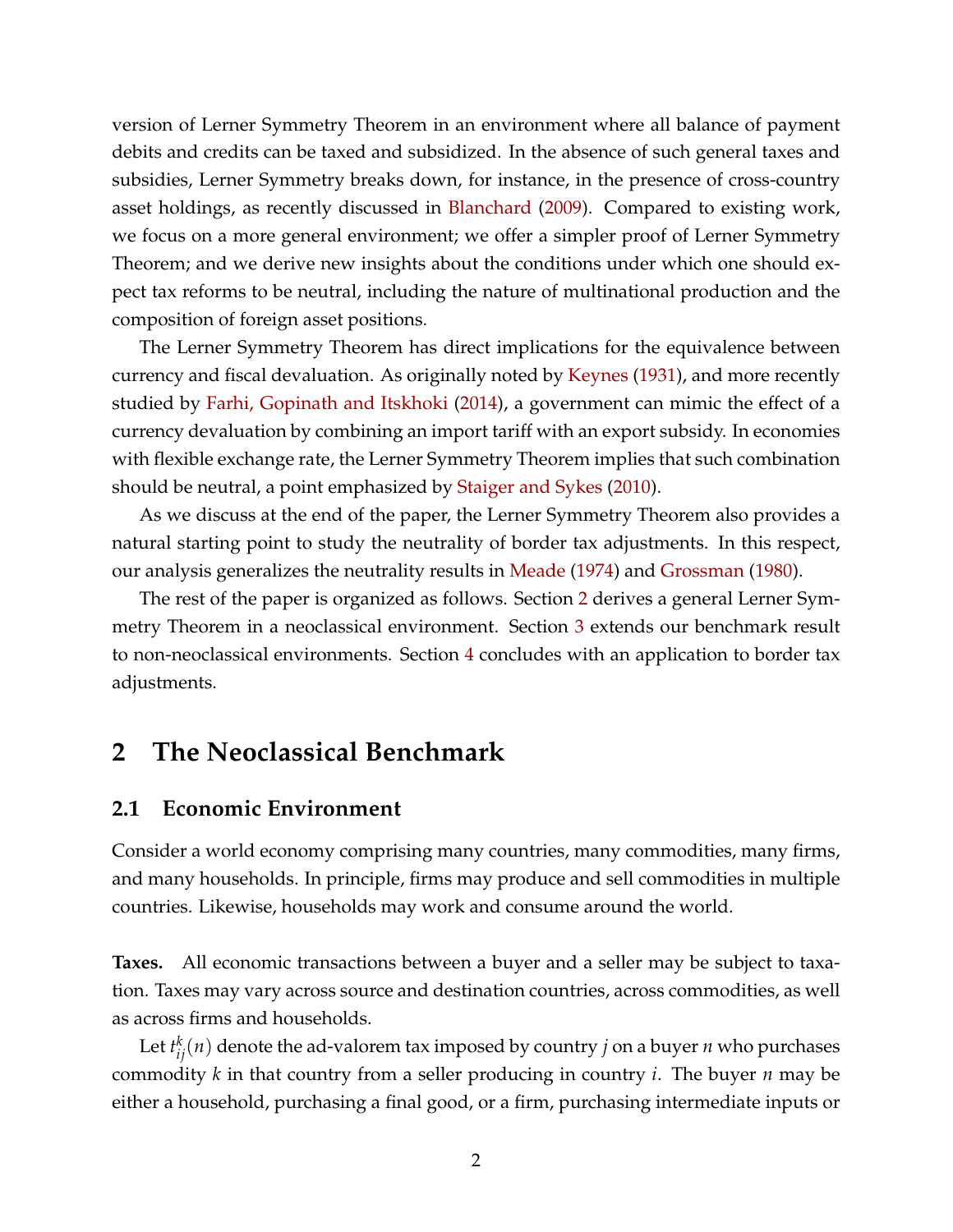labor services. We impose no restriction on the sign of  $t_{ij}^k(n)$ . If  $i \neq j$ , then  $t_{ij}^k(n) \geq 0$ corresponds to an import tariff, whereas  $t_{ij}^k(n) \leq 0$  corresponds to an import subsidy.

Let  $s_{ij}^k(n)$  denote the ad-valorem tax imposed by country *i* on a seller *n* who produces commodity *k* in that country and sells it in country *j*. Again, a seller may be either a firm or a household and we impose no restriction on the sign of  $s_{ij}^k(n)$ . If  $i\neq j$ , then  $s_{ij}^k(n)\geq 0$ corresponds to an export subsidy, whereas  $s_{ij}^k(n) \leq 0$  corresponds to an export tax.

Tax revenues in each country *i* are rebated lump-sum to the set of households, *H<sup>i</sup>* , who are resident of that country.  $\tau(h)$  denotes the lump-sum transfer to household *h*.

**Firms.** Each firm  $f$  chooses its input vector,  $m(f) \equiv \{m_{ij}^k(f)\} \geq 0$ , and its output vector,  $y(f) \equiv \{y_{ij}^k(f)\} \geq 0$ , in order to maximize its profits taking as given the untaxed prices of commodities,  $p\,\equiv\,\{p_{ij}^k\}$ , as well as the schedule of taxes and subsidies that it faces,  $t(f) \equiv \{t_{ij}^k(f)\}$  and  $s(f) \equiv \{s_{ij}^k(f)\}.$  Formally, firm  $f$ 's profit maximization problem is

<span id="page-4-0"></span>
$$
\pi(f) \equiv \max_{(m(f), y(f)) \in \Omega(f)} p(1 + s(f)) \cdot y(f) - p(1 + t(f)) \cdot m(f),
$$
 (1)

where we let  $\Omega(f)$  denote firm *f*'s production set and we use the convention  $p(1 +$  $s(f)) \equiv \{p_{ij}^k(1+s_{ij}^k(f))\}$  and  $p(1+t(f)) \equiv \{p_{ij}^k(1+t_{ij}^k(f))\}$ , with  $\cdot$  the scalar product of two vectors. In what follows, we let  $\pi_i(f) \, \equiv \, \sum_{j,k} [p_{ij}^k(1+s_{ij}^k(f)) y_{ij}^k(f) - p_{ji}^k(1+g_{ij}^k(f)) y_{ij}^k(f)]$  $t_{ji}^{k}(f))m_{ji}^{k}(f)$ ] denote the profits deriving from production in country *i*.

**Households.** Each household *h* chooses its consumption vector,  $c(h) \equiv \{c_{ij}^{k}(h)\} \geq 0$ , as well as its supply of services,  $l(h) \equiv \{l_{ij}^k(h)\} \geq 0$ , in order maximize her utility taking as given untaxed prices as well as taxes and subsidies. Letting  $u(\cdot; h)$  denote her utility function and Γ(*h*) denote the set of feasible bundles, (*c*(*h*), *l*(*h*)), the utility maximization problem of household *h* can be expressed as

<span id="page-4-1"></span>
$$
\max_{(c(h),l(h)) \in \Gamma(h)} u(c(h) - l(h);h) \n p(1 + t(h)) \cdot c(h) = p(1 + s(h)) \cdot l(h) + \pi \cdot \theta(h) + \tau(h)
$$
\n(2)

where  $\pi \equiv {\pi(f)}$  is the vector of firms' profits and  $\theta(h) \equiv {\theta(f,h)}$  is the vector of firms' shares by household *h*. Endowments, of either goods or factors, can be treated as shares of simple firms.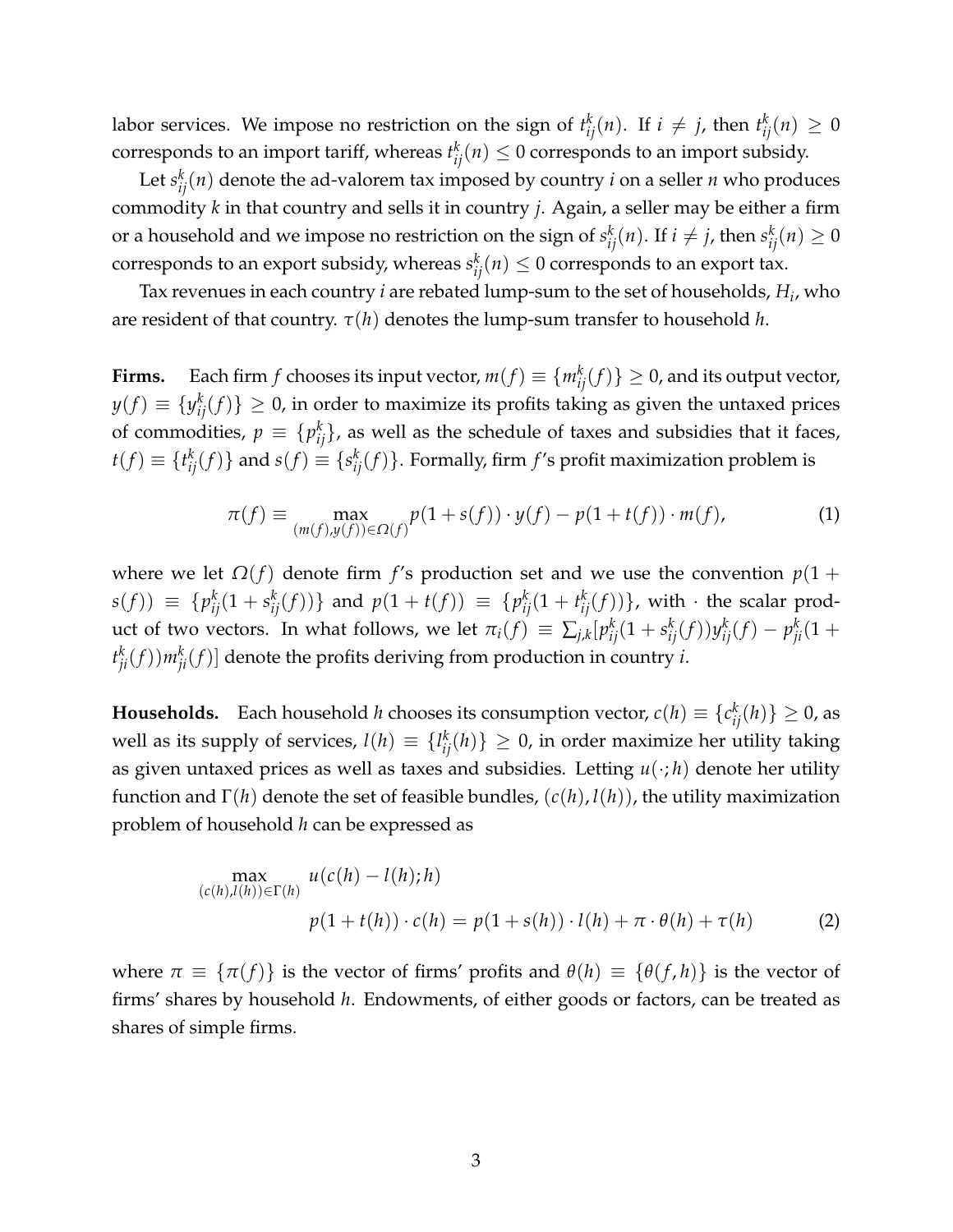**Market Clearing.** For all commodities, supply is equal to demand. In vector notation, this can be expressed compactly as

<span id="page-5-1"></span><span id="page-5-0"></span>
$$
\sum_{f} y(f) + \sum_{h} l(h) = \sum_{h} c(h) + \sum_{f} m(f).
$$
 (3)

**Government.** In any country *i*, the government's budget is balanced,

$$
\sum_{j,k} p_{ji}^k \left( \sum_h t_{ji}^k(h) c_{ji}^k(h) + \sum_f t_{ji}^k(f) m_{ji}^k(f) \right) - \sum_{j,k} p_{ij}^k \left( \sum_h s_{ij}^k(h) l_{ij}^k(h) + \sum_f s_{ij}^k(f) y_{ij}^k(f) \right) = \sum_{h \in H_i} \tau(h).
$$
 (4)

**Competitive Equilibrium.** A competitive equilibrium with taxes,  $t \equiv \{t_{ij}^k(n)\}$  and  $s \equiv$  ${s_{ij}^k(n)}$ , and lump-sum transfers,  $\tau \equiv {\tau(h)}$ , corresponds to  $c \equiv {\{c(h)\}}$ ,  $l \equiv {\{l(h)\}}$ ,  $m \equiv \{m(f)\}$ ,  $y \equiv \{y(f)\}$ , and  $p \equiv \{p_{ij}^k\}$  such that:  $(i)$   $(m(f), y(f))$  solves [\(1\)](#page-4-0) for all  $f$ ;  $(ii)$  $(c(h), l(h))$  solves [\(2\)](#page-4-1) for all *h*; and  $(iii)$  conditions [\(3\)](#page-5-0) and [\(4\)](#page-5-1) hold.

## **2.2 A General Lerner Symmetry Theorem**

Fix some country  $i_0$  with ad-valorem taxes on buyers and sellers located in that country,  $t_{i_0} \equiv \{t^k_j$  $\left\{ \begin{array}{l} k \ j i_0(n) \end{array} \right\}$  and  $s_{i_0} \equiv \{ s_{i_0}^k \}$  $\alpha_{i_0 j}^k(n) \}$ , and domestic lump-sum transfers,  $\tau_{i_0} \equiv \{\tau(h)\}_{h \in H_{i_0}}.$ We are interested in characterizing the set of neutral tax reforms in that country. Throughout this paper, we rely on the following definition.

**Definition 1.** *Given taxes and lump-sum transfers in the rest of the world, a tax reform from*  $(t_{i_0}, s_{i_0})$  *to*  $(\tilde{t}_{i_0}, \tilde{s}_{i_0})$  *in country i*<sub>0</sub> *is neutral if there exist domestic lump-sum transfers,*  $\tilde{\tau}_{i_0}$ , such that the set of equilibrium allocations  $(c,l,m,y)$  is the same under  $(t_{i_0},s_{i_0},\tau_{i_0})$  and  $(\tilde t_{i_0},\tilde s_{i_0},\tilde\tau_{i_0}).$ 

Our generalization of the Lerner Symmetry Theorem emphasizes three conditions under which tax reforms in country  $i_0$  are neutral.

**A1.** *For any firm f , production possibilities in country i*<sup>0</sup> *are independent of possibilities in other countries,*

$$
\Omega(f) = \Omega_{i_0}(f) \times \Omega_{-i_0}(f),
$$

 $\alpha$  *where*  $\Omega_{i_0}(f)$  denotes the set of feasible input-output vectors,  $(\{m_{ji_0}^k(f)\}, \{y_{ij_0}^k(f)\})$ *i*0 *j* (*f*)})*, in country*  $i_0$  and  $\Omega_{-i_0}(f)$  denotes the set of feasible vectors,  $(\{m_{ji}^k(f)\}_{i\neq i_0},\{y_{ij}^k(f)\}_{i\neq i_0})$ , in other countries. **A2.** For any domestic household  $h \in H_{i_0}$ , there is no consumption or employment abroad,

$$
c_{ij}^k(h) = l_{ji}^k(h) = 0
$$
 for any *i*, any *k*, and any  $j \neq i_0$ ,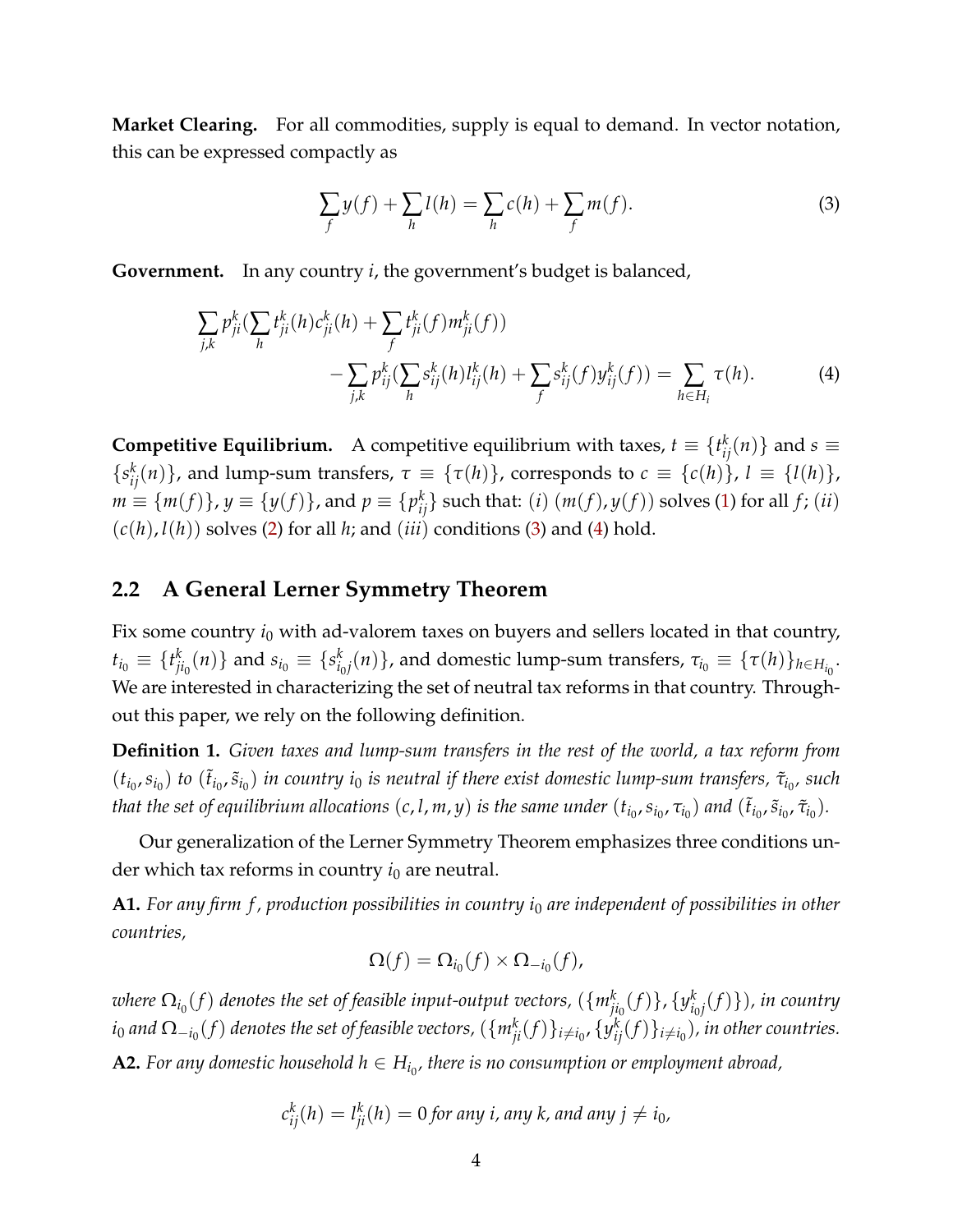for any foreign household  $h \notin H_{i_0}$ , there is no consumption or employment in country  $i_0$ ,

$$
c_{ii_0}^k(h) = l_{i_0i}^k(h) = 0
$$
 for any *i* and any *k*.

**A3.** For any foreign household  $h \notin H_{i_0}$ , the net value of assets held in country  $i_0$  is zero,

$$
\pi_{i_0}\cdot\theta(h)=0,
$$

where  $\pi_{i_0}\equiv\{\pi_{i_0}(f)\}$  is the vector of firms' profits deriving from production in  $i_0.$ 

Under the three previous conditions, a general Lerner Symmetry Theorem can be stated as follows.

<span id="page-6-0"></span>**Theorem 1.** Suppose that A1-A3 hold. Then any tax reform from  $(t_{i_0}, s_{i_0})$  to  $(\tilde{t}_{i_0}, \tilde{s}_{i_0})$  is neutral *if* (*i*) *cross-border taxes satisfy*

$$
1 + \tilde{t}_{ji_0}^k(n) = \eta(1 + t_{ji_0}^k(n)) \text{ for all } j \neq i_0 \text{ and } k,
$$
  

$$
1 + \tilde{s}_{i_0j}^k(n) = \eta(1 + s_{i_0j}^k(n)) \text{ for all } j \neq i_0 \text{ and } k,
$$

*and* (*ii*) *local taxes satisfy*

$$
1 + \tilde{t}_{i_0 i_0}^k(n) = \lambda^k (1 + t_{i_0 i_0}^k(n)) \text{ for all } k,
$$
  

$$
1 + \tilde{s}_{i_0 i_0}^k(n) = \lambda^k (1 + s_{i_0 i_0}^k(n)) \text{ for all } k,
$$

*with*  $\eta > 0$  *and*  $\lambda^k > 0$ *.* 

*Proof.* We follow a guess and verify strategy. Given prices,  $\{p_{ij}^k\}$ , and lump-sum transfers,  $\tau_{i_0}(h)$ , in the original equilibrium with taxes  $(t_{i_0},s_{i_0})$ , let us construct the new equilibrium prices such that for all *k*,

$$
\tilde{p}_{ij}^k = p_{ij}^k / \eta \text{ if either } i \neq i_0 \text{ or } j \neq i_0,
$$
\n
$$
\tilde{p}_{i_0 i_0}^k = p_{i_0 i_0}^k / \lambda^k \text{, otherwise,}
$$

and the new lump-sum transfers such that

$$
\tilde{\tau}(h) = p(1 + \tilde{t}(h)) \cdot c(h) - p(1 + \tilde{s}(h)) \cdot l(h) - \tilde{\pi} \cdot \theta(h) \text{ for all } h \in H_{i_0},
$$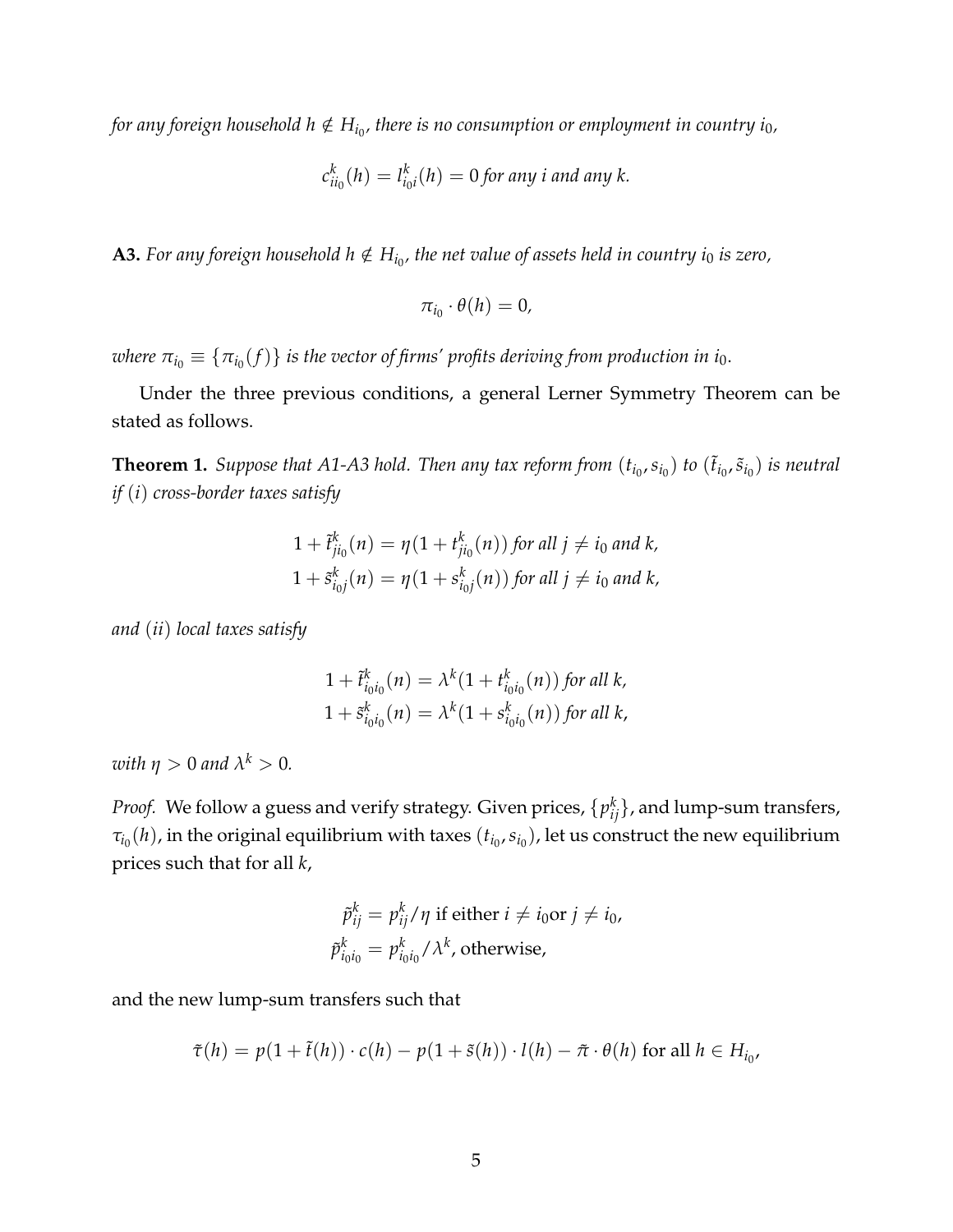with  $\tilde{\pi} \equiv {\tilde{\pi}(f)}$  the vector of firms' profits under the new tax schedule,

$$
\tilde{\pi}(f) = \sum_{i,j,k} [\tilde{p}_{ij}^k (1 + \tilde{s}_{ij}^k(f)) y_{ij}^k(f) - \tilde{p}_{ji}^k (1 + \tilde{t}_{ji}^k(f)) m_{ji}^k(f)].
$$

By construction, the after-tax prices faced by firms are either unchanged in country  $i_0$ or divided by *η* in other countries. Under condition A1, this implies that the solution to the profit maximization problem,  $(m(f), y(f))$ , must be unchanged for all firms in all countries, whereas the value of profits associated with production in country *i*<sup>0</sup> must be unchanged and divided by *η* in other countries. Under condition A3, this implies that the income of households in country  $i \neq i_0$  must be divided by  $\eta$ . Together with condition A2, it follows that the solution to the utility maximization problem,  $(c(h), l(h))$ , must be unchanged for all  $h \notin H_{i_0}$ . In country  $i_0$ , lump-sum transfers are constructed such that the budget constraint of any household still holds. Since prices are unchanged in country  $i_0$ , it follows that the solution to the utility maximization problem,  $(c(h), l(h))$ , must also be unchanged for any  $h \in H_{i_0}$ . To conclude note that good market clearing conditions [\(3\)](#page-5-0) and the government's budget balance [\(4\)](#page-5-1) in any country  $i \neq i_0$  must still trivially hold. Thus, the government's budget constraint in country  $i_0$  must also hold by Walras' law.  $\Box$ 

### <span id="page-7-0"></span>**2.3 Discussion**

In a general Arrow-Debreu economy, such as the one that we consider, a proportional change in all taxes should leave the set of equilibrium allocations unchanged as discussed, for instance, by [Diamond and Mirrlees](#page-13-11) [\(1971\)](#page-13-11). Such a reform would necessarily leave relative prices unchanged. In addition, any increase in the overall price levels faced by households and firms that it may trigger would be exactly matched by an increase in the government's tax revenues.

One can think of Theorem [1,](#page-6-0) as well as the original Lerner Symmetry Theorem, as an alternative neutrality result that allows for more flexible tax reforms, namely reforms that only require uniform changes across trade taxes. In [Lerner](#page-13-0) [\(1936\)](#page-13-0), one can think of the initial tax schedule as an import tariff on the first commodity,  $t_{i}^1$  $\int_{j_{0}}^{1}(n) = t$ , with all other taxes being zero, and as the new tax schedule as an export tax,  $s_i^2$  $\frac{2}{i_0 j}(n) = s$ , with all other taxes being zero. Provided that  $1 + s = 1/(1 + t)$  $1 + s = 1/(1 + t)$ , 1 states that such a reform, which corresponds to  $\eta = 1/(1 + t)$ , would be neutral. For the exact same reason, starting from no taxes, a uniform increase in import tariff and export subsidy such that  $1 + t = 1 + s = \eta$ , is neutral. We come back to this point when discussing border tax adjustments in Section [4.](#page-11-0)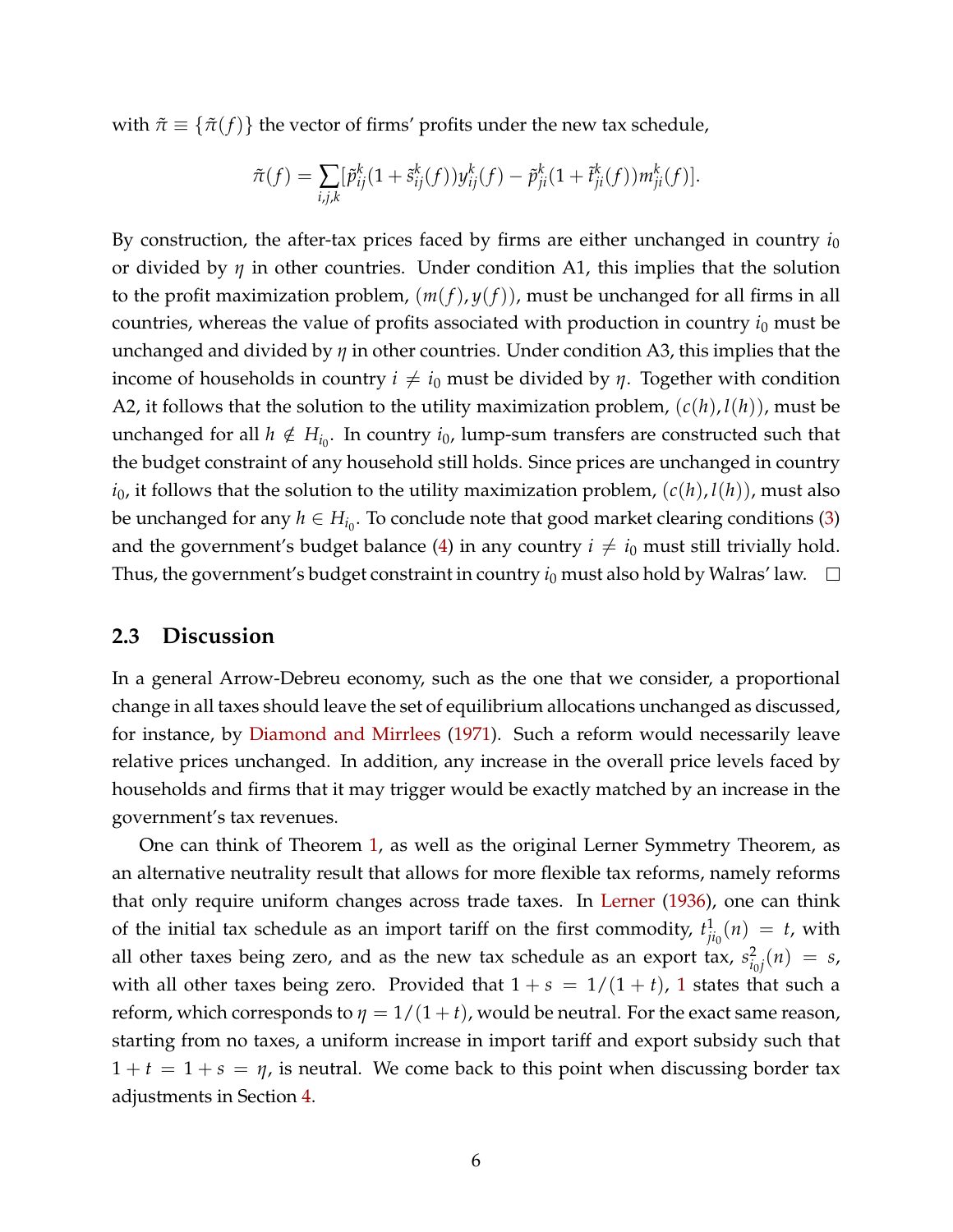A stronger neutrality result, that allows for more flexible tax reforms, of course, requires stronger assumptions on technology, preferences and the allocation of property rights. The main contribution of our analysis is to clarify the nature of these restrictions.

The first of our sufficient condition, A1, is a restriction on technology that requires the separability of firm's decision across markets. Under this assumption, although there may be global supply chains, in the sense that a firm from Japan may export intermediate goods to China, combine these goods with Chinese labor to produce final goods, and export those to the United States, it is as if all firms operating in country  $i_0$  were "domestic" firms. These firms may sell output in foreign markets and buy inputs from abroad, but they are domestic in the sense that all their transactions are subject to "domestic" taxes, i.e. those imposed by country  $i_0$  at the border. In such an environment, which is the one considered by Lerner and the rest of the literature, higher trade taxes in country  $i_0$ ,  $\eta > 1$ , accompanied by lower prices abroad, as described in the proof of Theorem [1](#page-6-0) would have no effect on the relative price by any individual firm.

A1 is a potentially strong restriction. Suppose, for instance, that the same CEO, a scarce input, manages affiliates in China and the United States. If so, one would expect changes in the level of prices in one country relative to another to have real effects. Specifically, if the marginal value of the CEO's time goes up in the United States, she should allocate more time to the U.S. affiliate and less time to the Chinese affiliate. This is true even though both affiliates may only be selling locally and may only be subject to local taxes in these markets. Similarly, A1 is likely to be violated in economies where exporting firms located in the United States must incur distribution costs in China. In such cases, one can think of distribution services as untaxed imports. If so, a decrease in Chinese distribution costs would incentivize U.S. firms to sell more in China.

The second of our sufficient condition, A2, is the counterpart of A1 on the household side. It would hold if one were to restrict preferences so that households only derive utility from consumption of commodities in their country of residence. A simple way to think about A2 is that it rules out tourism. Intuitively, when the U.S. taxes imports and subsidizes exports, this mimics a dollar devaluation, which, with flexible exchange rates, should be offset by an appreciation of the dollar. In our proof, as mentioned above, prices in the rest of the world should go down by a factor *η*. For a U.S. resident who spends his vacation in France, such a dollar appreciation will not be neutral. Like in the distribution example, neutrality breaks down because French exports of services are untaxed by the U.S. government.

While the first two conditions focus on restrictions on technology and preferences such that the "relevant" relative prices remain unchanged, A3 focus on wealth effects. It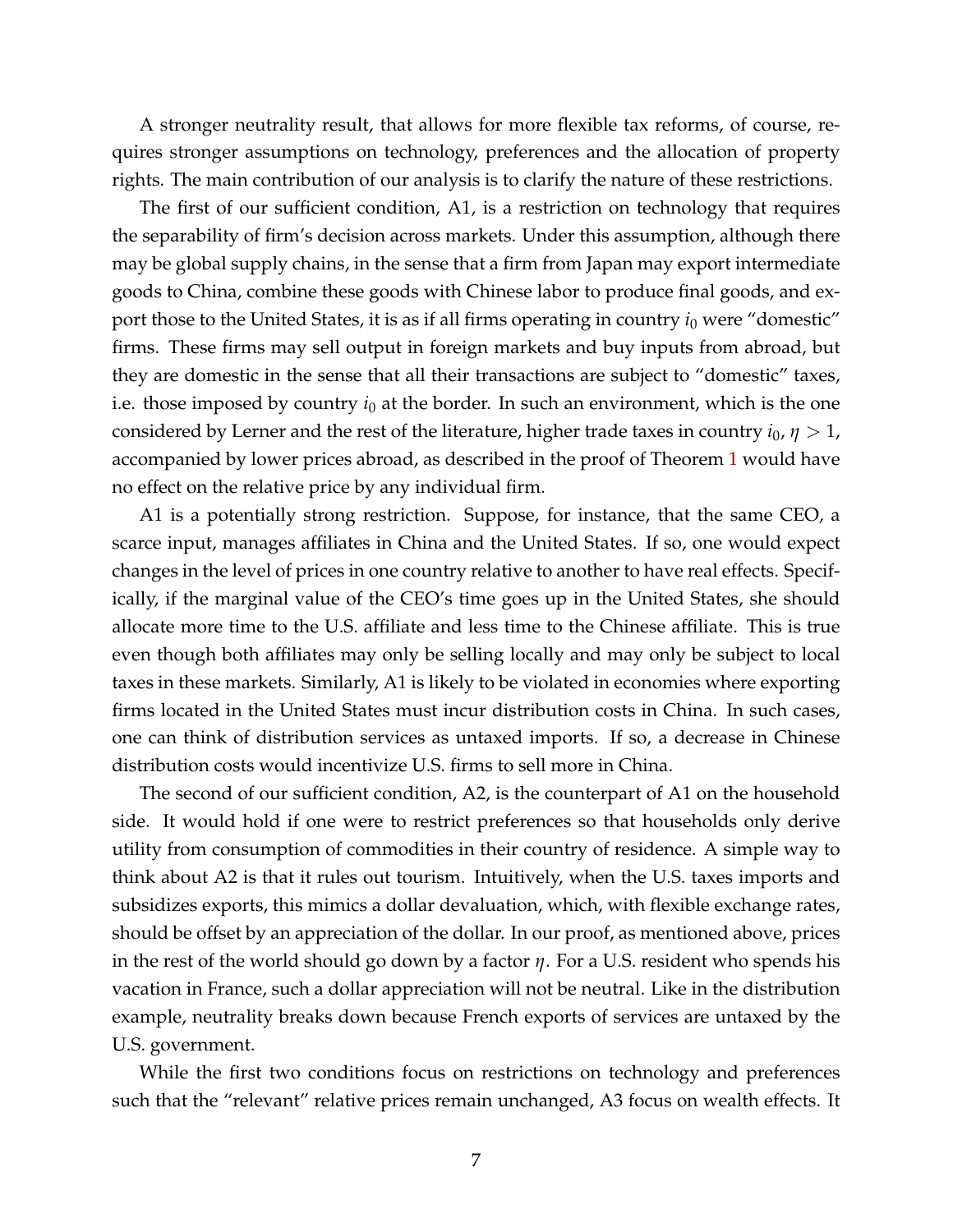guarantees that if the the level of prices faced by households change, their wealth change by the same amount, thereby guaranteeing the neutrality of the tax reform. Although the argument is mathematically trivial, A3 clarifies two important economic points.

First, the existence of trade imbalances is neither necessary nor sufficient for the tax reforms that we consider to be neutral. For instance, the United States could have assets abroad, and run a trade deficit forever, or liabilities, and run a trade surplus forever. Provided that foreigners do not have assets or liabilities in the United States, and that domestic transfers can be used to offset the heterogeneous exposure of U.S. households to exchange rate movements, the tax reform that we consider in Theorem [1](#page-6-0) would be neutral.

It is true that if the United States is currently running a trade deficit, then taxes collected through a uniform tariff on U.S. imports would exceed the subsidies paid on U.S. exports. But such changes in tax revenues would be exactly offset by the increase in prices faced by U.S. households, leaving consumption and production, both in the United States and the rest of the world, unchanged.

Second, there is an asymmetry between U.S. and foreign assets and liabilities. According to A3, it is not just that gross rather than net foreign asset positions matter, but rather that only the gross assets position of foreigners in the United States matters. In the case of U.S. assets abroad, any change in value caused by a tax reform satisfying the conditions of Theorem [1](#page-6-0) must be exactly offset by a change in tax revenues and, in turn, the lump-sum transfers to the households. In contrast, in the case of foreign assets in the United States, there are no transfers abroad to compensate foreign households for changes the value of their assets.

## <span id="page-9-0"></span>**3 Beyond the Neoclassical Benchmark**

Having provided a general proof of the Lerner Symmetry Theorem in neoclassical economies, we now briefly describe how our formal argument extends to non-neoclassical economies.

**Imperfect Competition** Consider the same economic environment as in Section [2,](#page-3-0) except for the fact that firms no longer behave as price-takers. Namely, suppose that the profit-maximization problem generalizes

<span id="page-9-1"></span>
$$
\max_{(m(f),p(f),y(f))\in\Omega(f,\{m(f'),p(f'),y(f')\}_{f'\neq f})}p(f)(1+s(f))\cdot y(f)-p(f)(1+t(f))\cdot m(f),
$$
 (5)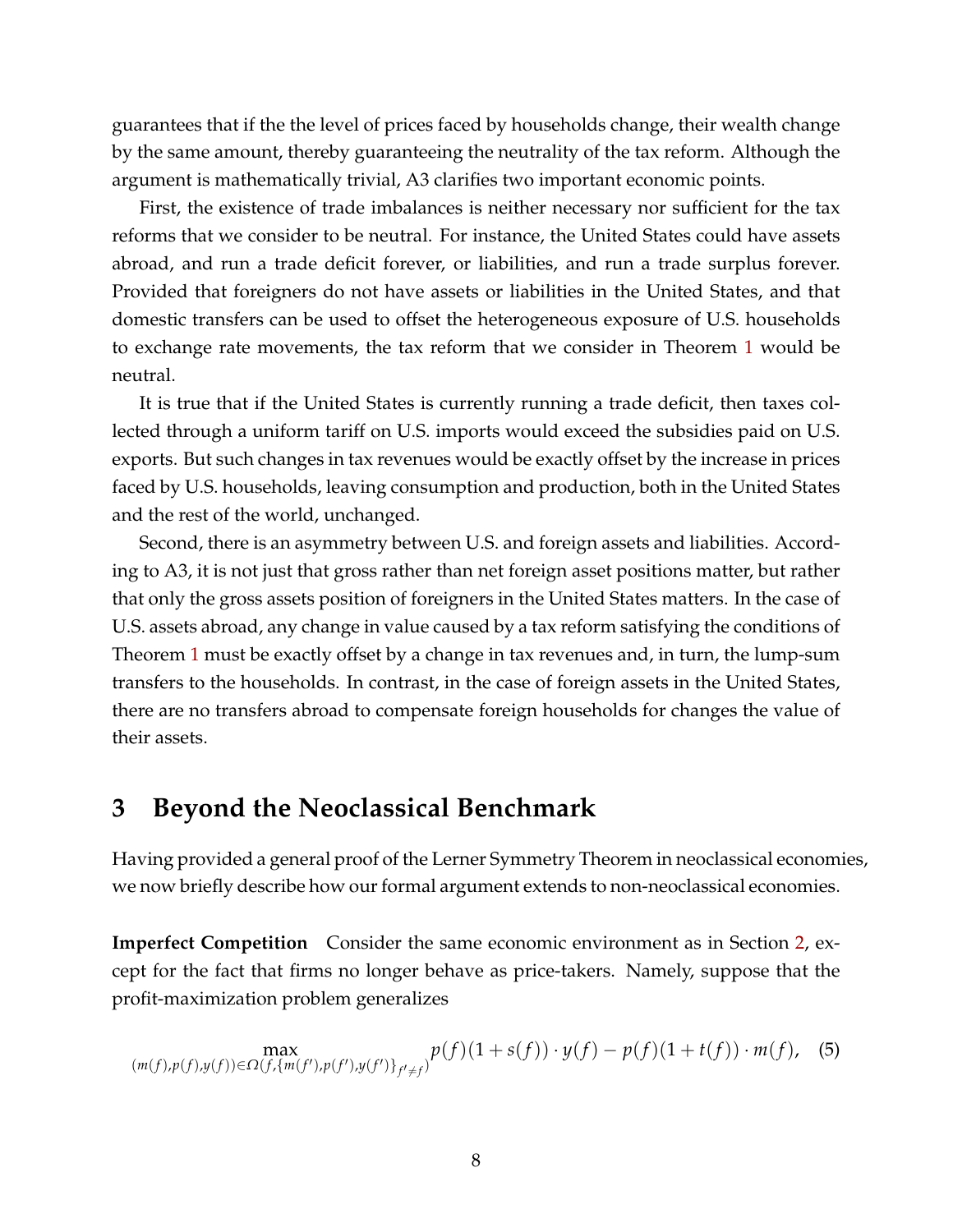with the feasible set  $\Omega(f, \{m(f'), p(f'), y(f')\}_{f' \neq f})$  now a function of the quantities and prices chosen by other firms. Bertrand competition, in the absence of trade in intermediate goods, corresponds to the special case where given the prices chosen by its competi*tors, Ω*(*f*, {*m*(*f'*), *p*(*f'*), *y*(*f'*)}<sub>*f'*≠*f*</sub>) determines the residual demand curve faced by firm *f* . Cournot competition corresponds to the special case where given the quantities chosen by its competitors,  $\Omega(f, \{m(f'), p(f'), y(f')\}_{f' \neq f})$  determines the inverse of the residual demand curve faced by each firm. For the proof of Theorem [1](#page-6-0) to remain valid in this more general environment, it is sufficient to have (*i*) the solution to [\(5\)](#page-9-1) being homogeneous of degree zero in taxes and (*ii*) the profit functions being homogeneous of degree one. Under both Bertrand and Cournot competition, the fact that consumers' demand is homogeneous of degree zero in all prices guarantees that the two previous are satisfied.

**Behavioral Agents.** For the same reason that our results do not require firms to be pricetakers, Theorem [1](#page-6-0) does not require households to be rational. Provided that demand is homogenous of degree zero in prices and Walras' law hold, our formal argument still goes through. In fact, for any tax reform such that  $\lambda^k = 1$  for all  $k$ , since neutrality can be achieved entirely by a movement of the nominal exchange rate, equal to 1/*η*, Lerner Symmetry can even hold in economies where agents are subject to nominal illusion, as in [Gabaix](#page-13-12) [\(2014\)](#page-13-12). The reason is that under such an exchange rate adjustment, all local currency prices remain unchanged after the tax reform.

**Non-Linear Taxes.** At a formal level, our analysis already allows non-linear taxes since the value of a tax depends on whether a firm is buying or selling a good. More generally, we could assume that taxes vary with quantities sold. As long as the tax changes that we consider are uniform in the sense of conditions (*i*) and (*ii*) in Theorem [1,](#page-6-0) one can follow the exact same guess and verify strategy to establish the validity of Lerner Symmetry in such an environment.

**Nominal Rigidities.** The neoclassical environment presented in Section [2](#page-3-0) assumes flexible prices. As mentioned above, for any tax reform such that  $\lambda^k = 1$  for all  $k$ , the only relative prices that needs to adjust for the proof of Theorem [1](#page-6-0) to go through are the prices of foreign relative to domestic goods, which a movement of the nominal exchange rate can achieve. Hence, our general Lerner Symmetry Theorem can allow price stickiness provided that exchange rate is not fixed. The fact that the tax reforms considered in Theorem [1](#page-6-0) are no longer neutral if exchange rates are fixed is, of course, the focus of the literature on fiscal devaluations mentioned in our introduction.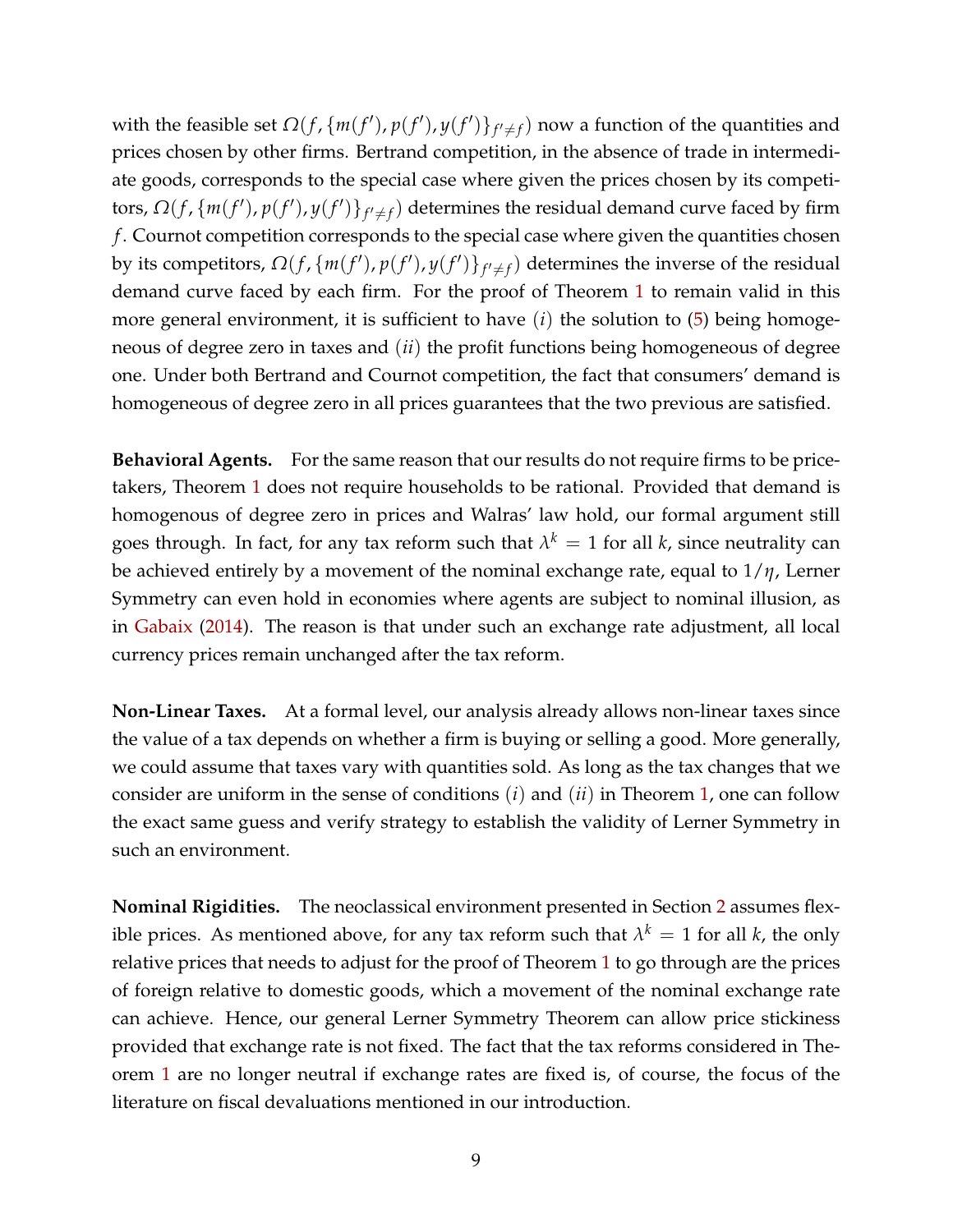## <span id="page-11-0"></span>**4 Application to Border Tax Adjustments**

We conclude by discussing the implications of our theoretical results for border tax adjustments. In line with the work of [Auerbach et al.](#page-13-1) [\(2017\)](#page-13-1) arguing for a move towards destination-based profits taxation, we ask: What would happen if U.S. firms were allowed to subtract exports from their profits, while no longer being allowed to subtract imports?<sup>[1](#page-11-1)</sup>

Consider the profits of a firm *f* operating in the United States, both before and after the tax adjustment. Suppose that, initially, profits are subject to an ad-valorem corporate tax,  $t_{\pi}$ , and, for expositional convenience, that there are no other taxes. Using our notation, the profits of a firm *f* operating in the United States before border tax adjustment can then be expressed as

$$
\pi_{US}(f) = (1 - t_{\pi}) \sum_{j,k} [p_{USj}^k y_{USj}^k(f) - p_{jUS}^k m_{jUS}^k(f)].
$$

After the border tax adjustment, the same after-tax profits are given by

$$
\pi_{US}(f) = (1 - t_{\pi}) \sum_{k} [p_{USUS}^k y_{USUS}^k(f) - p_{USUS}^k m_{USUS}^k(f)]
$$

$$
+ \sum_{j \neq US,k} [p_{USj}^k y_{USj}^k(f) - p_{jUS}^k m_{jUS}^k(f)].
$$

In the notation of Theorem [1,](#page-6-0) this corresponds to a tax reform such that  $\eta = 1/(1 - t_{\pi})$ and  $\lambda^k = 1$  for all *k*. If Assumptions A1-A3 hold, this should be neutral.

Assumptions A1-A3 are by no means trivial restrictions. But it seems fair to say that there are few theoretical results in economics that are as robust as Lerner Symmetry. As already noted in Section [2.3,](#page-7-0) the fact that the United States runs a trade deficit today or owns assets abroad does not break the neutrality of border tax adjustments. What breaks neutrality is the value of foreigner's assets in the United States. In response to a border tax adjustment, the value of these assets would increase relative to foreign prices, thereby creating a positive transfer from the United States towards the rest of the world. Ultimately, of course, the key issue is not whether A3 as well as A1 and A2 hold in practice; we know that they do not. The issue is whether departures from A1-A3 are quantitatively important or not.

<span id="page-11-1"></span>We conclude by noting that although VAT are often discussed in the context of border

<sup>&</sup>lt;sup>1</sup>Such a change has been discussed recently in the GOP proposal for tax reform, "A Better Way." A description of the proposal can be found at://abetterway.speaker.gov/\_assets/pdf/ABetterWay-Tax-PolicyPaper.pdf. See also [Weisbach](#page-14-1) [\(2017\)](#page-14-1) for a detailed discussion.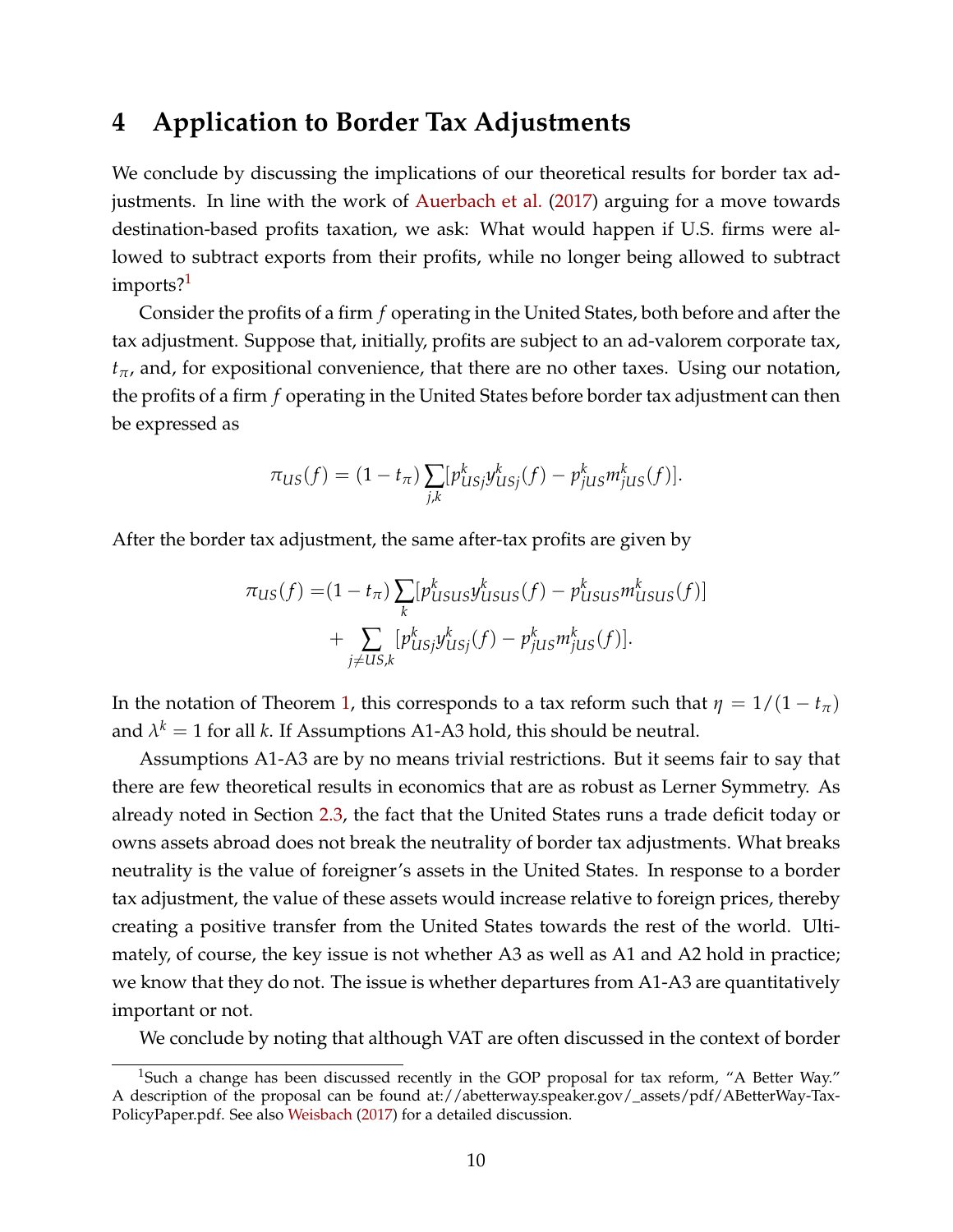tax adjustments—because exports are exempt from VAT, whereas imports are not—a VAT is unlikely to be neutral. Provided that factor supply is not perfectly inelastic, a uniform VAT or sales tax imposed would affect labor supply and, in turn, wages and other prices. Yet, VAT are legal from the point of view of the World Trade Organization, whereas the border tax adjustment described above, because it combines an (illegal) import tariff with an (illegal) export subsidy, might not be. Lerner Symmetry is a simple, but difficult idea.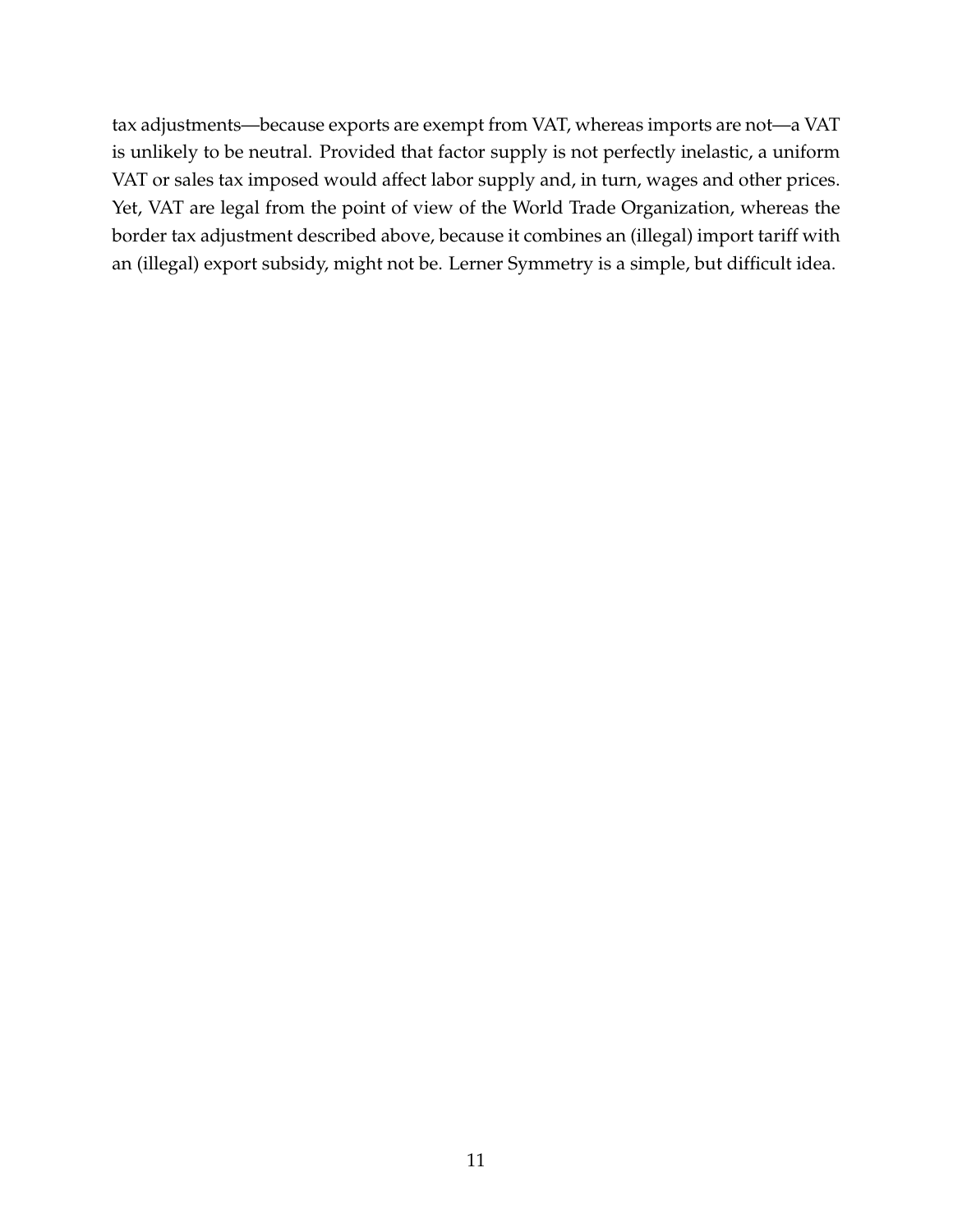# **References**

- <span id="page-13-1"></span>**Auerbach, Alan, Michael P. Devereux, Michael Keen, and John Vella**, "Destination-Based Cash Flow Taxation," *Oxford University Centre for Business Taxation Working Paper Series*, 2017.
- <span id="page-13-6"></span>**Blanchard, Emily J.**, "Trade Taxes and International Investment," *Canadian Journal of Economics*, 2009, *42* (3), 882–899.
- <span id="page-13-11"></span>**Diamond, Peter A. and James A. Mirrlees**, "Optimal Taxation and Public Production I: Production Efficiency," *American Economic Review*, 1971, *61* (1), 8–27.
- <span id="page-13-4"></span>**Eaton, Jonathan, Gene M. Grossman, William Kaempfer, and Edward Tower**, "The Impact of Monopoly Pricing on the Lerner Symmetry Theorem: a comment," *Quarterly Journal of Economics*, 1983, *98*, 529–533.
- <span id="page-13-8"></span>**Farhi, Emmanuel, Gita Gopinath, and Oleg Itskhoki**, "Fiscal Devaluations," *Review of Economic Studies*, 2014, *81* (2), 725–760.
- <span id="page-13-12"></span>**Gabaix, Xavier**, "A Sparsity-Based Model of Bounded Rationality," *Quarterly Journal of Economics*, 2014, *129* (4), 1661–1710.
- <span id="page-13-10"></span>**Grossman, Gene M.**, "Border Tax Adjustments? Do They Distort Trade?," *Journal of International Economics*, 1980, *10*, 117–128.
- <span id="page-13-5"></span>**Kaempfer, William H. and Edward Tower**, "The Balance of Payments Approach to Trade Tax Symmetry Theorems," *Weltwirtschaftliches Archive*, 1982, *118*, 148–65.
- <span id="page-13-7"></span>**Keynes, John Maynard**, "Addendum I to: Great Britain," *Committee on Finance and Industry. Report (London, His Majesty's Stationery Office)*, 1931, pp. 190–209.
- <span id="page-13-0"></span>**Lerner, A. P.**, "The Symmetry Between Import and Export Taxes," *Economica*, 1936, *3* (11), 306–313.
- <span id="page-13-2"></span>**McKinnon, Ronald I.**, "Intermediate Products and Differential Tariffs: a Generalization of Lerner's Symmetry Theorem," *Quarterly Journal of Economics*, 1966, *80*, 584–615.
- <span id="page-13-9"></span>**Meade, James E.**, "A Note on Border Tax Adjustments," *Journal of Political Economy*, 1974, *82*, 1013–1015.
- <span id="page-13-3"></span>**Ray, E. J.**, "The Impact of Monopoly Pricing on the Lerner Symmetry Theorem," *Quarterly Journal of Economics*, 1975, *89*, 591–602.